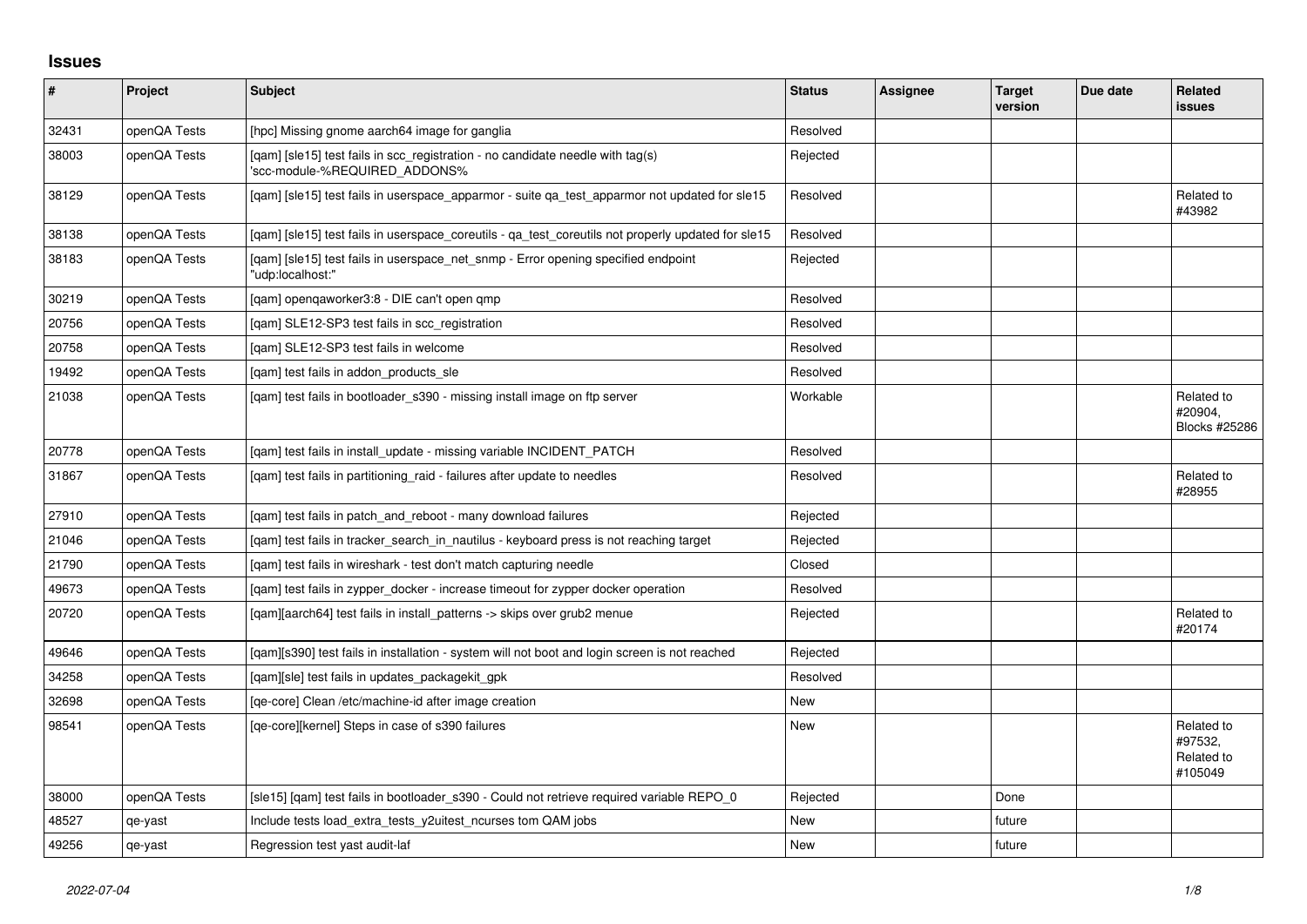| $\vert$ # | Project        | <b>Subject</b>                                                                             | <b>Status</b> | <b>Assignee</b> | <b>Target</b><br>version | Due date | Related<br>issues                                                         |
|-----------|----------------|--------------------------------------------------------------------------------------------|---------------|-----------------|--------------------------|----------|---------------------------------------------------------------------------|
| 49259     | qe-yast        | Regression test yast dhcp-server                                                           | New           |                 | future                   |          |                                                                           |
| 49280     | qe-yast        | Regression test yast kdump                                                                 | <b>New</b>    |                 | future                   |          |                                                                           |
| 49289     | qe-yast        | Regression test yast mail                                                                  | New           |                 | future                   |          |                                                                           |
| 49304     | qe-yast        | Regression test yast nis                                                                   | New           |                 | future                   |          |                                                                           |
| 49310     | qe-yast        | Regression test yast proxy                                                                 | New           |                 | future                   |          |                                                                           |
| 49244     | qe-yast        | YaST Command Line Options TRACKER                                                          | New           |                 | future                   |          |                                                                           |
| 66007     | openQA Tests   | [kernel] Add ASSET_1 variable back for PowerVM and baremetal jobs                          | Rejected      |                 | <b>QE Kernel</b><br>Done |          | Related to<br>#65627                                                      |
| 67315     | openQA Tests   | [kernel][blktests] test fails in boot_to_desktop - YAML schedule not ready for s390x       | Rejected      |                 | QE Kernel<br>Done        |          |                                                                           |
| 66203     | openQA Tests   | [kernel][ltp] test fails in ioctl_loop05 - LOOP_SET_DIRECT_IO succeeded unexpectedly       | Resolved      |                 | <b>QE Kernel</b><br>Done |          |                                                                           |
| 65001     | openQA Tests   | SUT will stay in shutdown after reboot command on s390 svirt backend                       | Rejected      |                 | <b>QE Kernel</b><br>Done |          | Is duplicate of<br>#62240                                                 |
| 91076     | openQA Tests   | Test fails in install_ltp - 32bit version dependency on libmnl                             | Resolved      |                 | QE Kernel<br>Done        |          |                                                                           |
| 96158     | openQA Tests   | Remove RT product installation workaround                                                  | New           |                 | <b>QE Kernel</b><br>Todo |          |                                                                           |
| 38192     | openQA Tests   | [qam] [sle] test fails in firefox_flashplayer - tracking protection information is present | Rejected      | bfilho          |                          |          |                                                                           |
| 28297     | openQA Tests   | [qam] test fails in firefox_developertool - missed click                                   | Resolved      | bfilho          |                          |          | Related to<br>#33781                                                      |
| 57266     | openQA Project | Forbid test suite name changes if used in job groups                                       | Resolved      | cdywan          | Done                     |          |                                                                           |
| 28288     | openQA Tests   | [qam] test fails in firefox_headers - missed keys on input                                 | Resolved      | coolo           |                          |          |                                                                           |
| 20760     | openQA Tests   | [qam] SLE12-SP3 test fails in add_update_test_repo                                         | Resolved      | dasantiago      |                          |          |                                                                           |
| 30388     | openQA Project | [qam] openqaworker10:4 - worker fail all tests - qemu instances are left behind            | Resolved      | dasantiago      | Done                     |          | Related to<br>#30595.<br>Related to<br>#30700, Has<br>duplicate<br>#31126 |
| 43244     | openQA Tests   | [sle][functional][u] test fails in ntp_client - new test fails on sle15                    | Rejected      | dheidler        | Milestone 20             |          | Related to<br>#43052                                                      |
| 46109     | openQA Tests   | [gam] test fails in addon products via SCC yast2                                           | Resolved      | dheidler        |                          |          | Related to<br>#44252                                                      |
| 67108     | openQA Tests   | [gam] test fails in install - incorrect job configuration XFSTESTS REPO                    | Resolved      | dzedro          |                          |          |                                                                           |
| 28291     | openQA Tests   | [qam] test fails in firefox_passwd - incorrectly typed password                            | Resolved      | emiura          |                          |          |                                                                           |
| 89966     | openQA Tests   | [qe-core] Test kernel_multipath tries to install fixed version of mdadm                    | Resolved      | geor            | QE-Core:<br>Ready        |          |                                                                           |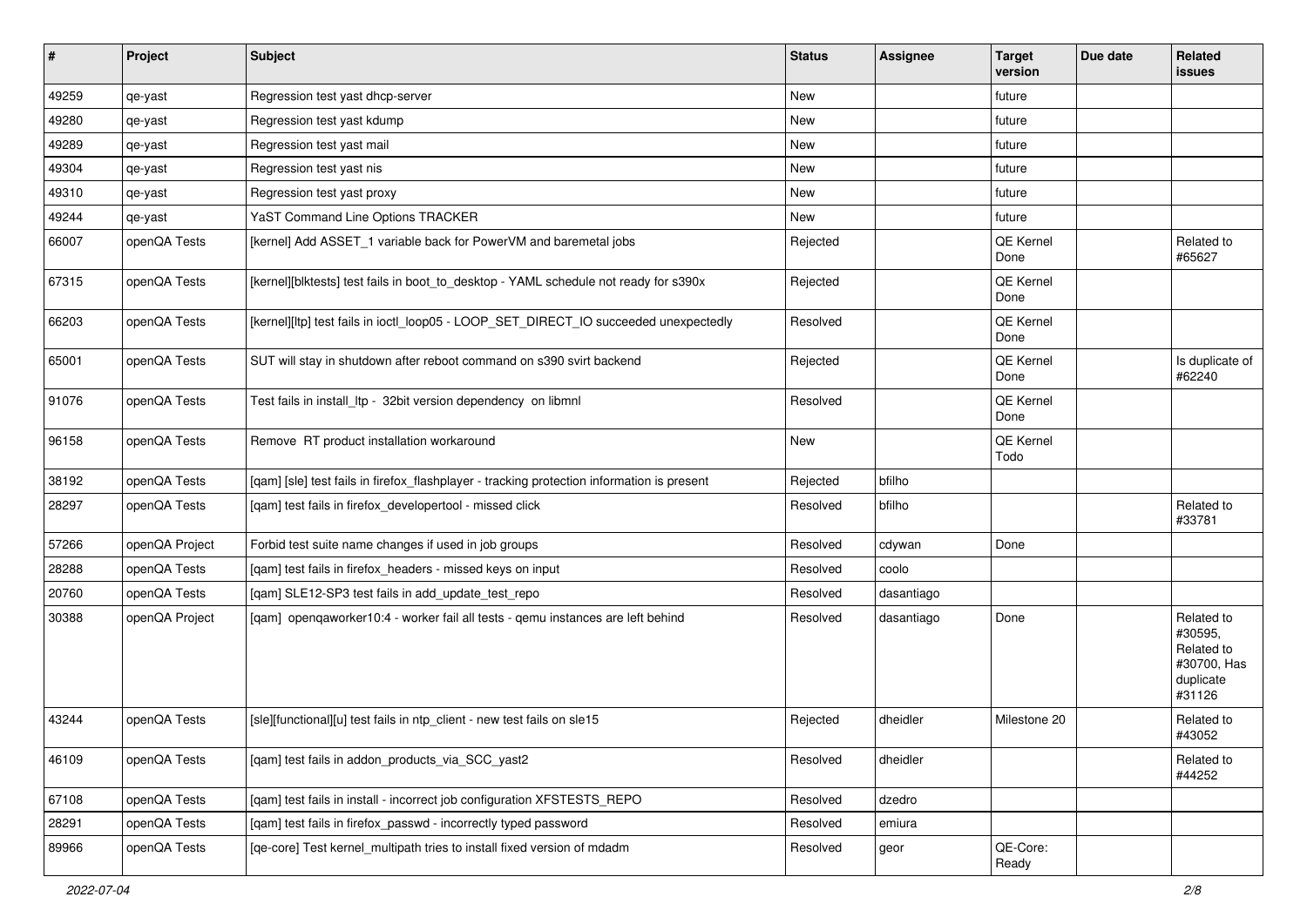| $\vert$ # | Project        | <b>Subject</b>                                                                                            | <b>Status</b> | <b>Assignee</b>     | <b>Target</b><br>version | Due date   | Related<br>issues                                   |
|-----------|----------------|-----------------------------------------------------------------------------------------------------------|---------------|---------------------|--------------------------|------------|-----------------------------------------------------|
| 48362     | openQA Tests   | [qam] test fails in supportutils - remove pam check                                                       | Resolved      | hurhai              |                          |            |                                                     |
| 49418     | openQA Tests   | [qe-asg][qem] test fails in cluster md                                                                    | Resolved      | jadamek             |                          |            |                                                     |
| 49268     | qe-yast        | Regression test yast firewall                                                                             | Rejected      | <b>JERiveraMoya</b> | future                   |            |                                                     |
| 49253     | qe-yast        | [qam] Regression test for yast add-on command line option                                                 | Rejected      | jgwang              |                          |            |                                                     |
| 49295     | qe-yast        | [gam][newt][yast2-nfs-client] Regression test yast nfs                                                    | Resolved      | jgwang              |                          |            |                                                     |
| 49313     | qe-yast        | [qam][newt][yast2-rdp] Regression test yast rdp                                                           | Resolved      | jgwang              |                          |            |                                                     |
| 38180     | openQA Tests   | [qam] [sle15] test fails in userspace_systemd - update test suite for sle15                               | Rejected      | itzhao              |                          |            |                                                     |
| 48467     | openQA Tests   | [qam][sle] test fails in zypper_lifecycle_toolchain - increase timeout for installation                   | Resolved      | martinsmac          |                          | 2019-03-16 | Is duplicate of<br>#47228                           |
| 65627     | openQA Project | [kernel] Job fails to download LTP asset file                                                             | Resolved      | MDoucha             | QE Kernel<br>Done        |            | Related to<br>#66007                                |
| 65067     | openQA Tests   | [kernel] test fails in clone301                                                                           | Resolved      | metan               | <b>QE Kernel</b><br>Done |            |                                                     |
| 20904     | openQA Tests   | [qam] - test fails in bootloader_s390 - ftp is missing install medium                                     | Resolved      | mgriessmeier        |                          |            | Related to<br>#21038                                |
| 34255     | openQA Tests   | [sle] test fails in kdump_and_crash - fail related to ruby2.1-rubygem-nokogiri                            | Resolved      | mgriessmeier        |                          |            | Related to<br>#34777                                |
| 49265     | qe-yast        | [qam][maint][yast2-storage][yast2-storage-ng] Regression test yast disk                                   | Resolved      | mgrifalconi         |                          |            |                                                     |
| 49286     | qe-yast        | [qam][newt][yast2-lang] Regression test yast language                                                     | Resolved      | mgrifalconi         |                          |            |                                                     |
| 38066     | openQA Tests   | [qam] [sle] [functional] test fails in application_starts_on_login - failure after check_screen<br>change | Resolved      | okurz               |                          |            |                                                     |
| 38069     | openQA Tests   | [qam] [sle] [functional] test fails in pidgin_IRC - failure after check_screen change                     | Resolved      | okurz               |                          |            |                                                     |
| 30033     | openQA Tests   | [qam] test fails in libreoffice_mainmenu_components - ttyS0 permission denied                             | Resolved      | okurz               |                          |            | Related to<br>#29940                                |
| 19486     | openQA Tests   | [qam][sle][functional][s390] test fails in install_update -> consoletest_setup types password to<br>early | Resolved      | okurz               |                          |            | Has duplicate<br>#19530, Has<br>duplicate<br>#19584 |
| 89990     | openQA Tests   | Error on tests/kernel/run_ltp.pm: Can't locate sle/tests/kernel/run_ltp.pm                                | Resolved      | okurz               | Ready                    |            | Related to<br>#67723                                |
| 37928     | openQA Tests   | [QAM] [SLE 15] Migrate Itp tests in Updates to new runner                                                 | Resolved      | osukup              |                          |            |                                                     |
| 20804     | openQA Tests   | [gam] SLE12-SP3 test fails in system_role - incorrect content of variable MAINT_TEST_REPO                 | Resolved      | osukup              |                          |            |                                                     |
| 34693     | openQA Tests   | [qam] test fails in install_update - missing INCIDENT_PATCH                                               | Rejected      | osukup              |                          |            |                                                     |
| 31699     | openQA Tests   | [qam] test fails in scc_registration - failing since scc_addons update                                    | Resolved      | osukup              |                          |            |                                                     |
| 32716     | openQA Tests   | [qa]test fails in shutdown                                                                                | Resolved      | pcervinka           |                          |            |                                                     |
| 20696     | openQA Tests   | [qam] Make evolution_prepare_servers compatibile with openSUSE                                            | Resolved      | pcervinka           |                          |            | Related to<br>#19320                                |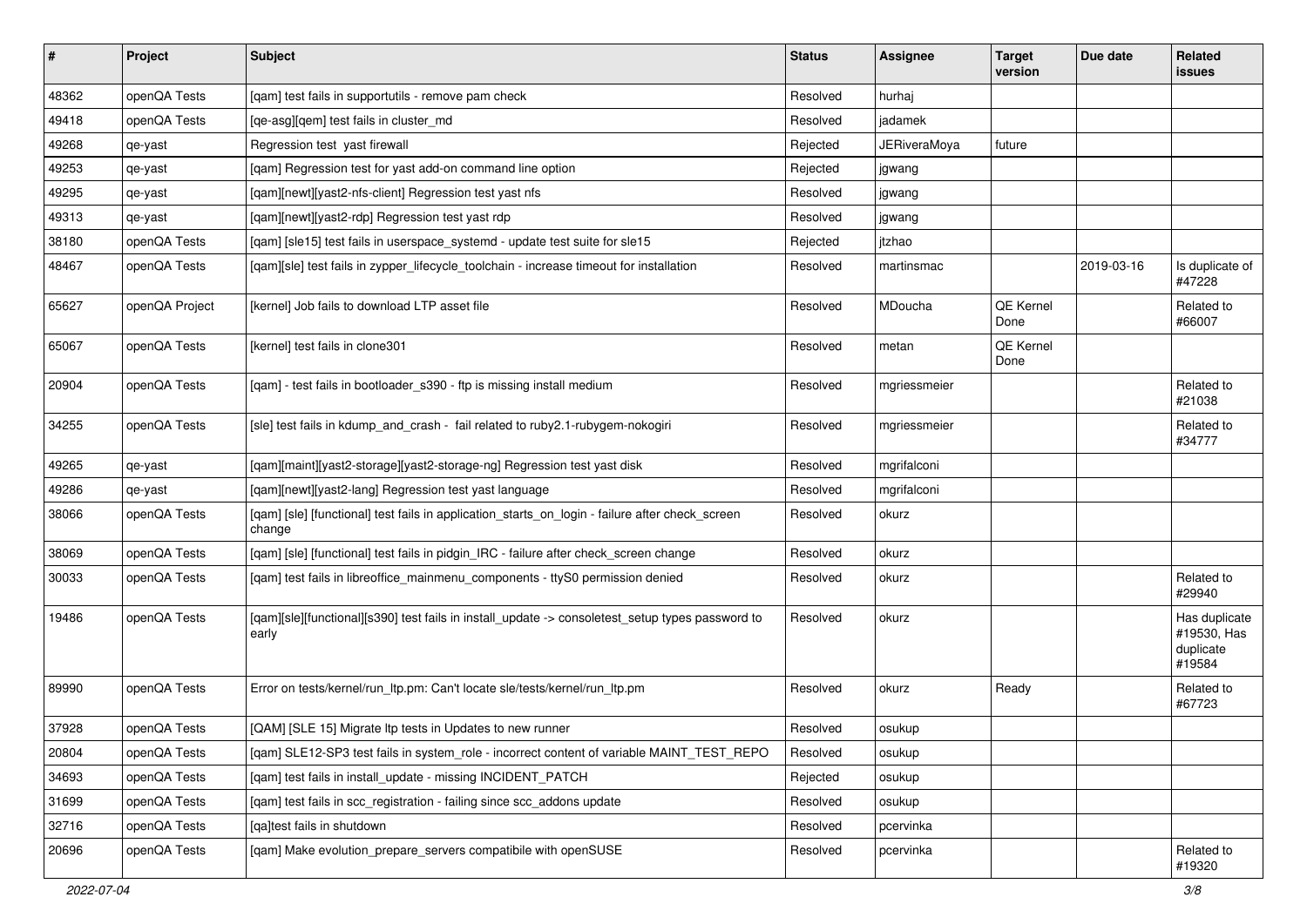| $\vert$ # | Project      | <b>Subject</b>                                                                              | <b>Status</b> | <b>Assignee</b> | <b>Target</b><br>version | Due date | Related<br>issues                                                      |
|-----------|--------------|---------------------------------------------------------------------------------------------|---------------|-----------------|--------------------------|----------|------------------------------------------------------------------------|
| 41396     | openQA Tests | [qam] Revise updates_packagekit_kde                                                         | Rejected      | pcervinka       |                          |          | Related to<br>#41030,<br>Related to<br>#36138                          |
| 20790     | openQA Tests | [qam] SLE12-SP3 test fails in 1__unknown_ - slenkins-tests-openvpn-control                  | Rejected      | pcervinka       |                          |          | Related to<br>#20002                                                   |
| 30127     | openQA Tests | [qam] test fails in application_starts_on_login - dynamic space in needle                   | Resolved      | pcervinka       |                          |          |                                                                        |
| 31810     | openQA Tests | [qam] test fails in docker - disable docker tests on sle12-sp1                              | Resolved      | pcervinka       |                          |          |                                                                        |
| 33469     | openQA Tests | [qam] test fails in dstat - clean/update needles for dstat-fileoutput                       | Resolved      | pcervinka       |                          |          | Related to<br>#32719                                                   |
| 33451     | openQA Tests | [qam] test fails in dstat - package not available on SP1                                    | Rejected      | pcervinka       |                          |          |                                                                        |
| 37093     | openQA Tests | [qam] test fails in evolution_mail_imap - remove workaround for bsc#1049387                 | Resolved      | pcervinka       |                          |          |                                                                        |
| 21774     | openQA Tests | [qam] test fails in evolution_mail_imap - test hangs on querying authentication types       | Rejected      | pcervinka       |                          |          | Related to<br>#21814,<br>Related to<br>#29357,<br>Related to<br>#29360 |
| 27901     | openQA Tests | [gam] test fails in evolution smoke - imap aol not responding                               | Resolved      | pcervinka       |                          |          |                                                                        |
| 27618     | openQA Tests | [qam] test fails in firefox_java - remote side changed appearance                           | Resolved      | pcervinka       |                          |          |                                                                        |
| 28528     | openQA Tests | [gam] test fails in groupwise - package is missing in ibs                                   | Resolved      | pcervinka       |                          |          |                                                                        |
| 20782     | openQA Tests | [qam] test fails in install_patterns - mariadb test tries to install devel packages         | Resolved      | pcervinka       |                          |          |                                                                        |
| 30514     | openQA Tests | [qam] test fails in java - increase timeout for installation                                | Closed        | pcervinka       |                          |          |                                                                        |
| 31180     | openQA Tests | [qam] test fails in kernel_kexec - migration to systemctl broke the test                    | Resolved      | pcervinka       |                          |          |                                                                        |
| 37438     | openQA Tests | [qam] test fails in kernel_ltp_fs - issue in qa_testsuite                                   | Rejected      | pcervinka       |                          |          |                                                                        |
| 31309     | openQA Tests | [qam] test fails in libreoffice_mainmenu_components - needles should be updated             | Resolved      | pcervinka       |                          |          |                                                                        |
| 27244     | openQA Tests | [qam] test fails in select_patterns_and_packages - ha pattern is unselected                 | Resolved      | pcervinka       |                          |          |                                                                        |
| 27205     | openQA Tests | [qam] test fails in setup - failing needles in iscsi support server                         | Resolved      | pcervinka       |                          |          |                                                                        |
| 49628     | openQA Tests | [qam] test fails in setup_online_repos - missing configure online repositories              | Rejected      | pcervinka       |                          |          | Related to<br>#39449                                                   |
| 25926     | openQA Tests | [gam] test fails in sle2docker                                                              | Resolved      | pcervinka       |                          |          |                                                                        |
| 26830     | openQA Tests | [qam] test fails in sle2docker - sles docker image has new name                             | Rejected      | pcervinka       |                          |          |                                                                        |
| 21048     | openQA Tests | [qam] test fails in tracker_search_in_nautilus - keyboard press is not reaching target      | Resolved      | pcervinka       |                          |          | Related to<br>#5830                                                    |
| 48530     | openQA Tests | [qam] Test fails in update_install for networkmager update on ppc64le and s390              | Rejected      | pcervinka       |                          |          |                                                                        |
| 41030     | openQA Tests | [qam] test fails in updates_packagekit_kde - zypper update requires additional install step | Resolved      | pcervinka       |                          |          | Related to<br>#41396                                                   |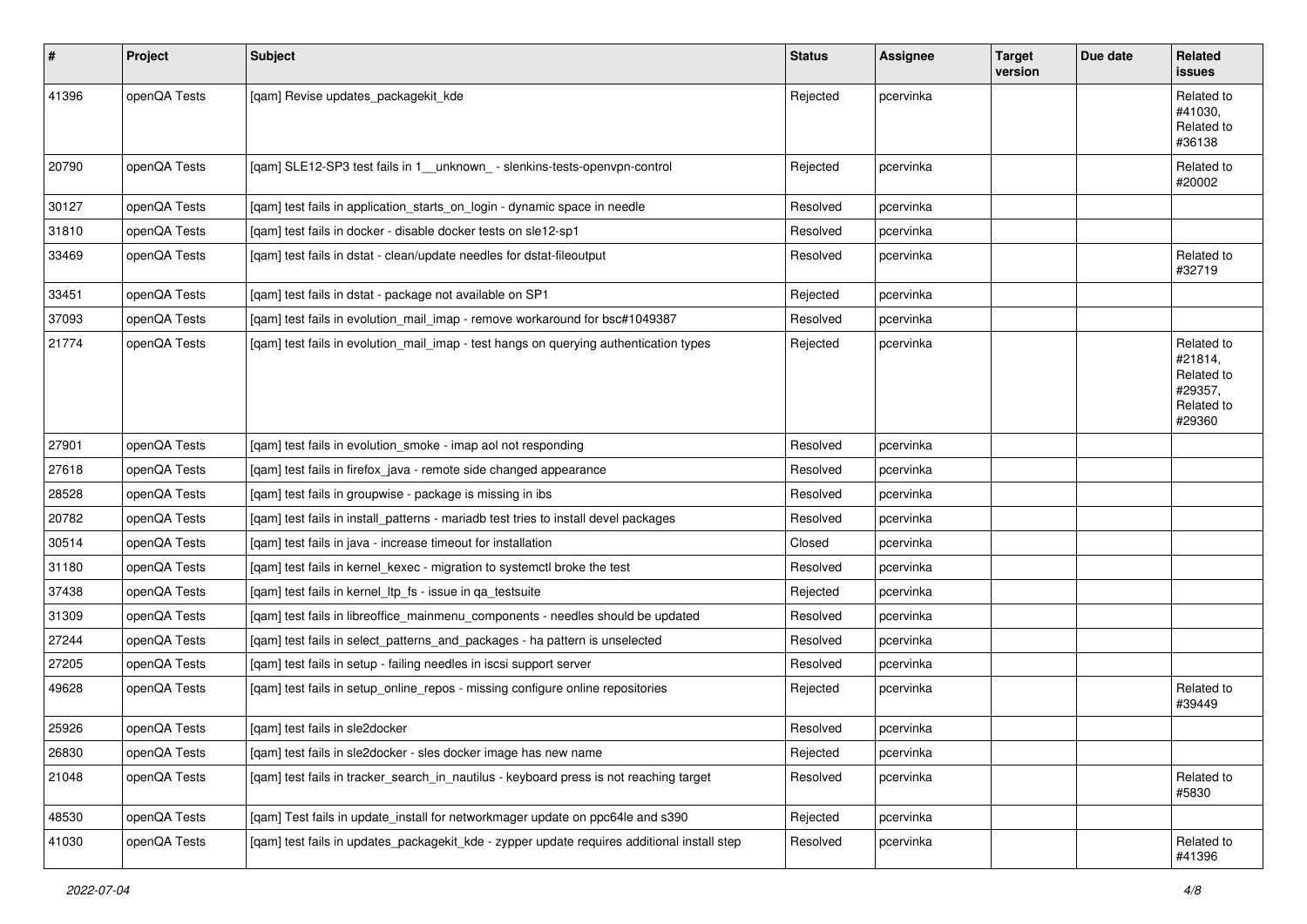| $\vert$ # | Project        | <b>Subject</b>                                                                                           | <b>Status</b> | <b>Assignee</b> | <b>Target</b><br>version | Due date | Related<br>issues       |
|-----------|----------------|----------------------------------------------------------------------------------------------------------|---------------|-----------------|--------------------------|----------|-------------------------|
| 31315     | openQA Tests   | [gam] test fails in wireshark - rm command is not fully typed after alt-f4                               | Resolved      | pcervinka       |                          |          |                         |
| 30814     | openQA Tests   | [gam] test fails in yast2 ntpclient - log window is not closed                                           | Resolved      | pcervinka       |                          |          |                         |
| 20716     | openQA Tests   | [qam] test fails in zypper_info triggered on incidents -> needs adaption of pattern match                | Resolved      | pcervinka       |                          |          |                         |
| 30039     | openQA Tests   | [qam] test fails in zypper_lr_validate - use version_utils instead of utils                              | Resolved      | pcervinka       |                          |          |                         |
| 50387     | openQA Tests   | [qam][blue] - test fails in updates_packagekit_kde                                                       | Resolved      | pcervinka       |                          |          |                         |
| 50459     | openQA Tests   | [qam][blue][leap] test fails in updates_packagekit_gpk - fail after update                               | Resolved      | pcervinka       |                          |          |                         |
| 50309     | openQA Tests   | [qam][blue][leap][opensuse] Update online_repos behavior to activate online repositories                 | Resolved      | pcervinka       |                          |          | Blocks #39449           |
| 50045     | openQA Tests   | [qam][blue][sle] - Fix type_password to accept parameters and pass them to the inner call<br>type_string | Resolved      | pcervinka       |                          |          | Related to<br>#49655    |
| 48524     | openQA Tests   | [qam][ha] Test fails during iscsi client setup - host: command not found                                 | Resolved      | pcervinka       |                          |          | Has duplicate<br>#48302 |
| 33643     | openQA Tests   | [qam][ha] test fails in ha_cluster_init - scp failure                                                    | Resolved      | pcervinka       |                          |          |                         |
| 48308     | openQA Tests   | [qam][kernel] test fails in kernel_multipath - missing python2 module                                    | Rejected      | pcervinka       |                          |          |                         |
| 49217     | openQA Tests   | [qam][kernel][aarch64][sle] kdump is not scheduled for aarch64                                           | Resolved      | pcervinka       |                          |          |                         |
| 49121     | openQA Tests   | [qam][kernel][multipath][aarch64] Qemu fails setup multipath on qemu_aarch64                             | Resolved      | pcervinka       |                          |          |                         |
| 48155     | openQA Project | [qam][tools][kernel] Duplicate bootindex with multiple paths                                             | Resolved      | pcervinka       |                          |          |                         |
| 32896     | openQA Tests   | [sle] test fails in pdsh_slave                                                                           | Rejected      | pcervinka       |                          |          |                         |
| 39887     | openQA Tests   | [kernel] [sle] [network] test fails in before test - network failure                                     | Resolved      | pcervinka       | Done                     |          |                         |
| 40181     | openQA Tests   | [network] test fails in before_test - wicked basic test fails on 15SP1                                   | Resolved      | pcervinka       | Done                     |          |                         |
| 37925     | openQA Tests   | [QAM] [SLE 15] Make SLE-HPC product installation compatible with QAM update flow                         | Resolved      | pcervinka       | Done                     |          |                         |
| 38015     | openQA Project | [qam] [sle15] Missing SLE5 iso                                                                           | Rejected      | pcervinka       | Done                     |          |                         |
| 38135     | openQA Tests   | [qam] [sle15] test fails in userspace_bind - qa_test_bind is not updated for SLE15                       | Resolved      | pcervinka       | Done                     |          |                         |
| 38261     | openQA Tests   | [gam] test fails in keymap or locale - tested text not written in console                                | Rejected      | pcervinka       | Done                     |          |                         |
| 39536     | openQA Tests   | [qam] test fails in patch_and_reboot - add missing variables for qam test issues                         | Resolved      | pcervinka       | Done                     |          |                         |
| 40547     | openQA Tests   | [qam][opensuse] test fails in updates_packagekit_kde - job timeout                                       | Resolved      | pcervinka       | Done                     |          |                         |
| 76933     | openQA Tests   | [opensuse] Add clojure test to Tumbleweed                                                                | New           | pcervinka       | QE Kernel<br>Current     |          |                         |
| 57224     | openQA Tests   | [kernel] - test fails in kdump_and_crash - pasword is not entered before grub                            | Resolved      | pcervinka       | QE Kernel<br>Done        |          |                         |
| 66188     | openQA Tests   | [kernel] test fails in boot ltp - increase timeout                                                       | Resolved      | pcervinka       | QE Kernel<br>Done        |          |                         |
| 60746     | openQA Tests   | [kernel] test fails in boot to desktop - increase timeout after password                                 | Resolved      | pcervinka       | QE Kernel<br>Done        |          |                         |
| 60818     | openQA Tests   | [kernel] test fails in kdump and crash - password prompt is not catched                                  | Resolved      | pcervinka       | QE Kernel<br>Done        |          |                         |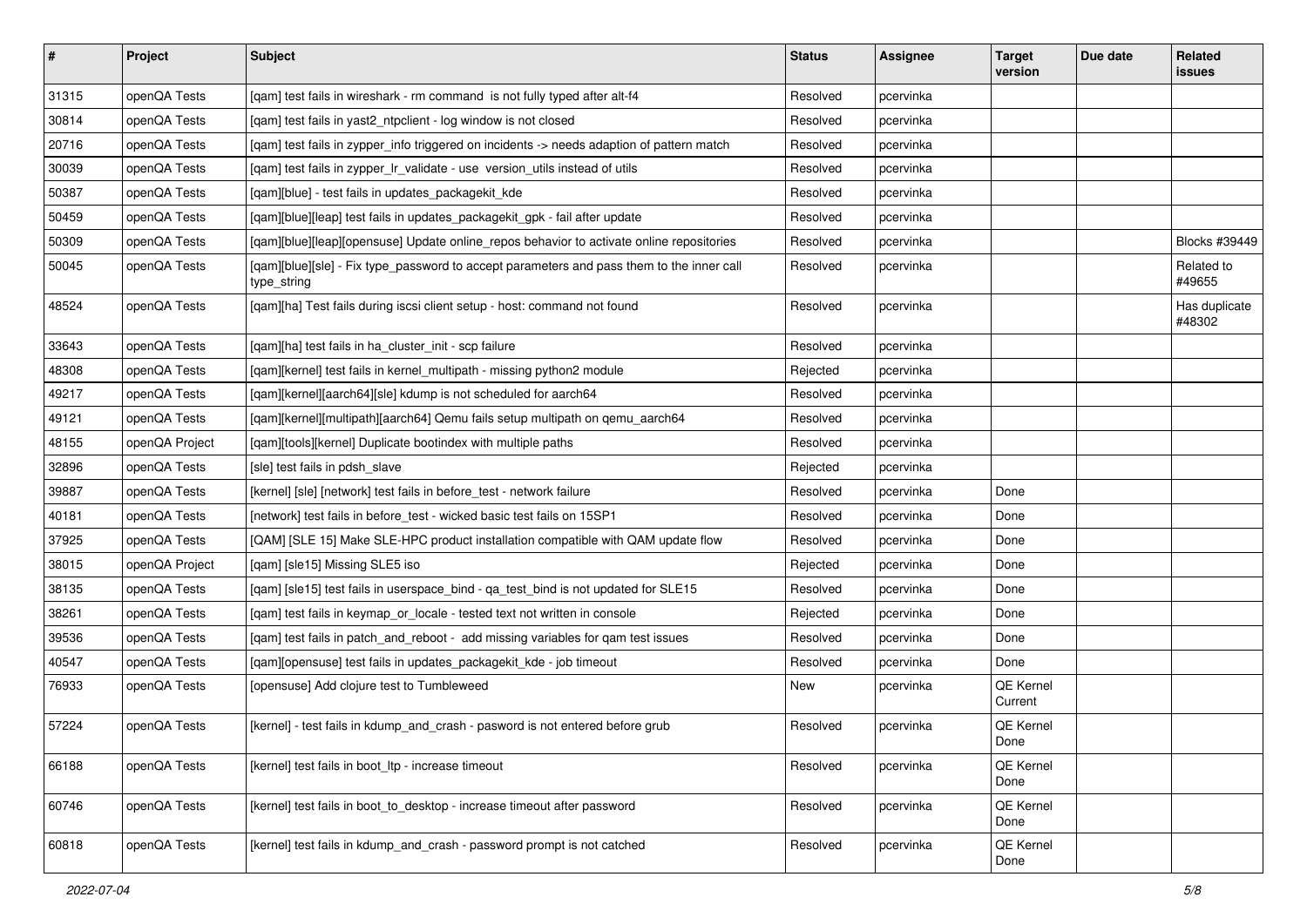| $\vert$ # | Project      | <b>Subject</b>                                                                                                 | <b>Status</b> | <b>Assignee</b> | <b>Target</b><br>version | Due date | Related<br><b>issues</b>                                                                           |
|-----------|--------------|----------------------------------------------------------------------------------------------------------------|---------------|-----------------|--------------------------|----------|----------------------------------------------------------------------------------------------------|
| 60449     | openQA Tests | [kernel] test fails in kdump_and_crash - test is disabling kdump                                               | Rejected      | pcervinka       | QE Kernel<br>Done        |          |                                                                                                    |
| 60326     | openQA Tests | [kernel] test fails in multipath - update schedule                                                             | Resolved      | pcervinka       | <b>QE Kernel</b><br>Done |          |                                                                                                    |
| 56615     | openQA Tests | [kernel] test fails in tuned - error message for perf_bias failure is different on SLE15-SP1                   | Resolved      | pcervinka       | QE Kernel<br>Done        |          |                                                                                                    |
| 73207     | openQA Tests | [kernel] Test fails in tuned - incorrect profile                                                               | Rejected      | pcervinka       | QE Kernel<br>Done        |          |                                                                                                    |
| 60083     | openQA Tests | [kernel][functional] - test fails in boot to desktop - password is not entered                                 | Resolved      | pcervinka       | QE Kernel<br>Done        |          |                                                                                                    |
| 57329     | openQA Tests | [kernel][functional] PowerVM console is not active all the time                                                | Resolved      | pcervinka       | QE Kernel<br>Done        |          | Related to<br>#54617.<br>Related to<br>#58220,<br>Related to<br>#14626, Has<br>duplicate<br>#62819 |
| 53165     | openQA Tests | [kernel][installation][lvm] test fails in lvm no separate home - update lvm installation part for<br>sle12-sp5 | Closed        | pcervinka       | QE Kernel<br>Done        |          |                                                                                                    |
| 54416     | openQA Tests | [kernel][ltp] Setup GitLab CI for LTP daily builds                                                             | Closed        | pcervinka       | QE Kernel<br>Done        |          |                                                                                                    |
| 53294     | openQA Tests | [kernel][ltp] test fails in boot ltp - incorrect kernel name provided                                          | Closed        | pcervinka       | QE Kernel<br>Done        |          | Related to<br>#51743                                                                               |
| 63943     | openQA Tests | [kernel][ltp] test fails in pkey01 - Setup hugepages before test execution                                     | Resolved      | pcervinka       | QE Kernel<br>Done        |          | Related to<br>#63610                                                                               |
| 63610     | openQA Tests | [kernel][ltp][spvm] - test fails in pkey01 on spvm                                                             | Resolved      | pcervinka       | QE Kernel<br>Done        |          | Related to<br>#63943                                                                               |
| 64030     | openQA Tests | [kernel][ltp]spvm] test fails in boot_ltp - Not finished boot                                                  | Resolved      | pcervinka       | <b>QE Kernel</b><br>Done |          |                                                                                                    |
| 73099     | openQA Tests | [kernel][powervm] Test fails in install_klp_product - console is not switched                                  | Resolved      | pcervinka       | QE Kernel<br>Done        |          |                                                                                                    |
| 58295     | openQA Tests | [kernel][sporadic] test fails in kdump_and_crash - password is entered too early                               | Rejected      | pcervinka       | QE Kernel<br>Done        |          |                                                                                                    |
| 60182     | openQA Tests | [kernel][spvm] test fails in lvm_no_separate_home - update needles                                             | Resolved      | pcervinka       | QE Kernel<br>Done        |          |                                                                                                    |
| 59954     | openQA Tests | [kernel][spvm] test fails in qa_test_klp - git should be git-core                                              | Resolved      | pcervinka       | QE Kernel<br>Done        |          |                                                                                                    |
| 59223     | openQA Tests | [kernel][spvm][sporadic] test fails in boot ltp - timeout/slow boot                                            | Rejected      | pcervinka       | QE Kernel<br>Done        |          |                                                                                                    |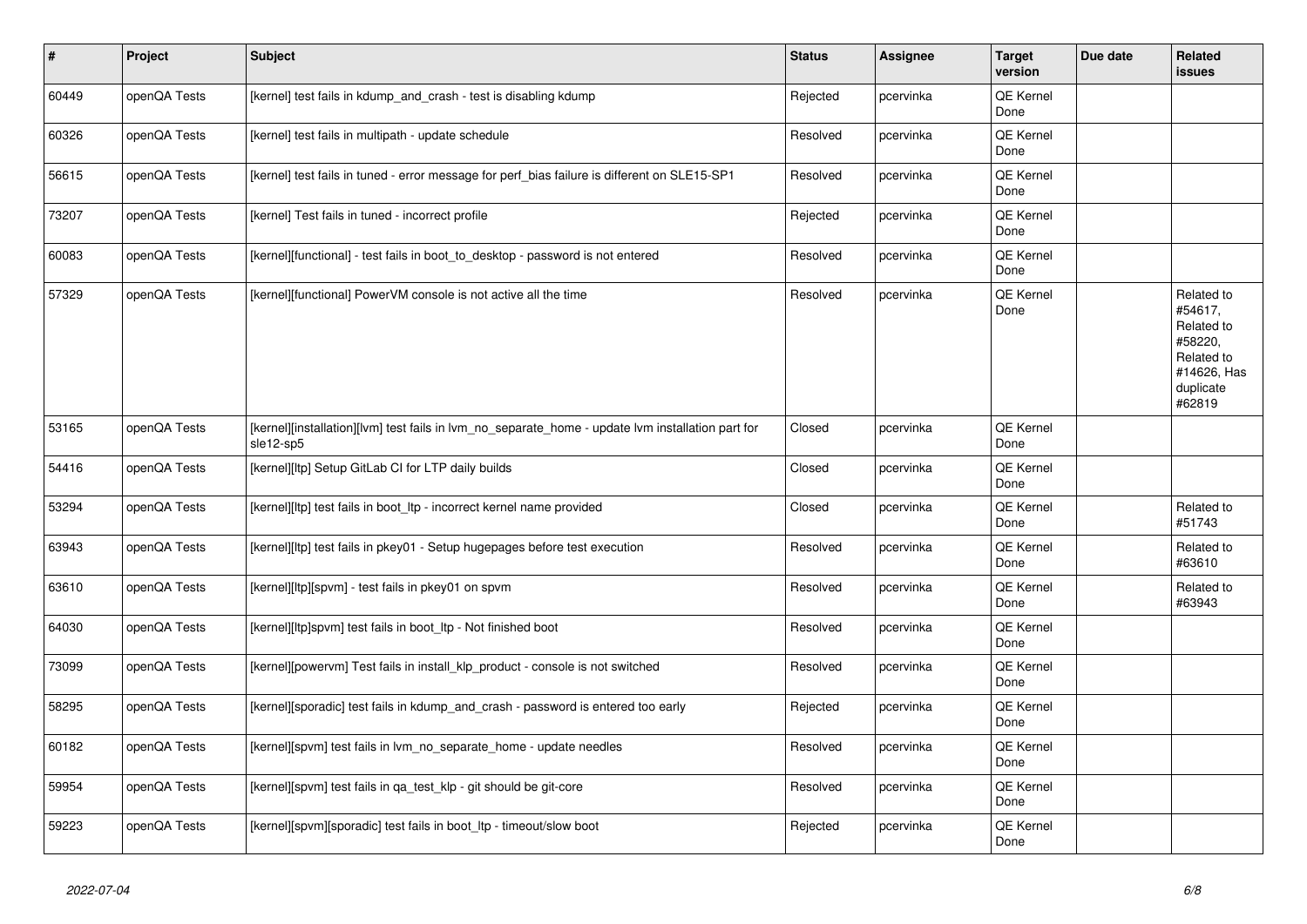| $\sharp$ | Project      | <b>Subject</b>                                                                                          | <b>Status</b> | Assignee    | <b>Target</b><br>version | Due date   | Related<br>issues    |
|----------|--------------|---------------------------------------------------------------------------------------------------------|---------------|-------------|--------------------------|------------|----------------------|
| 54275    | openQA Tests | [kernel]kotd][ltp][s390x] test fails in install_ltp - failure after install_kotd, console issue         | Closed        | pcervinka   | QE Kernel<br>Done        |            | Related to<br>#54260 |
| 59226    | openQA Tests | [kernel]ltp][spvm][sporadic] test fails in boot_ltp - cat /tmp/ver_linux_before.txt timeout             | Resolved      | pcervinka   | QE Kernel<br>Done        |            | Related to<br>#59190 |
| 51365    | openQA Tests | [research] Named pipe /dev/sshserial missing lines on first use                                         | Resolved      | pcervinka   | QE Kernel<br>Done        |            |                      |
| 52409    | openQA Tests | [sle][kernel][textmode][ppc] test fails in system_role - installation fail during system_role selection | Resolved      | pcervinka   | QE Kernel<br>Done        |            |                      |
| 58871    | openQA Tests | [spvm][kernel][functional] Shutdown check not implemented for spvm backend                              | Resolved      | pcervinka   | QE Kernel<br>Done        |            |                      |
| 59843    | openQA Tests | [spvm][kernel][openqa] test fails in coredump_collect - multiple select_console fails                   | Resolved      | pcervinka   | QE Kernel<br>Done        |            | Related to<br>#60497 |
| 55166    | openQA Tests | [spvm][ppc][serial] test fails in kdump_and_crash - no response from serial                             | Closed        | pcervinka   | QE Kernel<br>Done        |            |                      |
| 99522    | openQA Tests | Test fails in kdump_and_crash in latest build after kernel upgrade in 15-SP4                            | Rejected      | pcervinka   | QE Kernel<br>Done        |            |                      |
| 44696    | openQA Tests | [gam] test fails in sshd - user password is weak                                                        | Resolved      | pdostal     |                          |            |                      |
| 32434    | openQA Tests | [gam] - test fails in sle2docker - docker test suites don't clean images properly                       | Resolved      | pgeorgiadis |                          |            |                      |
| 31657    | openQA Tests | [qam] test fails in runc - conflict between docker-runc and runc                                        | Resolved      | pgeorgiadis |                          |            |                      |
| 46895    | openQA Tests | [gam] test fails in dracut - output not matched on 15SP1                                                | Resolved      | pstivanin   |                          | 2019-01-31 | Related to<br>#47417 |
| 50243    | openQA Tests | [kernel] - test fails in trinity - test is not designed to be run on ooo                                | Resolved      | pvorel      | QE Kernel<br>Done        |            | Related to<br>#50525 |
| 104613   | openQA Tests | Enable Itp known issues on o3                                                                           | Resolved      | pvorel      | QE Kernel<br>Done        |            |                      |
| 46487    | openQA Tests | [qam][functional][y] test fails in select_patterns_and_packages                                         | Resolved      | riafarov    | Milestone 24             |            |                      |
| 20980    | openQA Tests | [gam] test fails in addon products sle                                                                  | Resolved      | riafarov    |                          |            |                      |
| 34288    | openQA Tests | [qam] test fails in zypper_info - zypper_info shouldn't be started                                      | Resolved      | riafarov    |                          |            | Related to<br>#32038 |
| 28015    | openQA Tests | [qam] test fails setup - aplay.pm syntax error                                                          | Resolved      | riafarov    |                          |            |                      |
| 40418    | openQA Tests | [gam][functional][sle] test fails in select patterns and packages                                       | Resolved      | riafarov    |                          |            | Related to<br>#38870 |
| 37979    | openQA Tests | [SLE] test fails in updates_packagekit_gpk - gpk-update-viewer doesn't start                            | Resolved      | riafarov    |                          |            | Related to<br>#31954 |
| 49307    | qe-yast      | Regression test yast nis-server                                                                         | Rejected      | riafarov    |                          |            |                      |
| 49271    | qe-yast      | [qam][newt][yast2-ftp-server] Regression test yast ftp-server                                           | Resolved      | shukui      |                          |            |                      |
| 49277    | qe-yast      | [qam][newt][yast2-http-server] Regression test yast http-server                                         | Resolved      | shukui      |                          |            |                      |